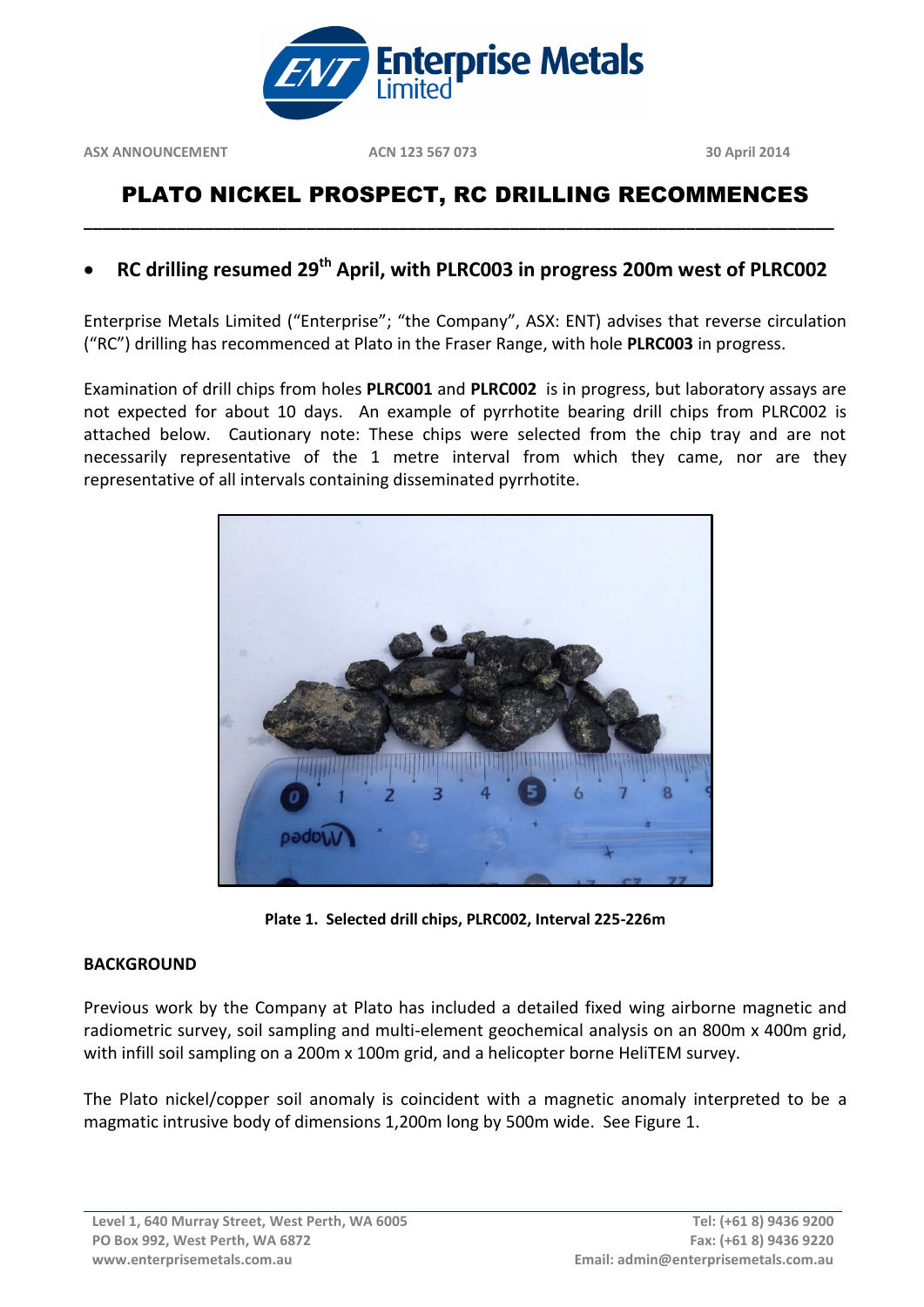

**Figure 1. Plato Prospect, Nickel Soil Geochemistry overlain on 1st VD Magnetic Image**

**\_\_\_\_\_\_\_\_\_\_\_\_\_\_\_\_\_\_\_\_\_\_\_\_\_\_\_\_\_\_\_\_\_\_\_\_\_\_\_\_\_\_\_\_\_\_\_\_\_\_\_\_\_\_\_\_\_\_\_\_\_\_\_\_\_\_\_\_\_\_\_\_\_\_\_\_\_\_\_\_\_**

The HeliTEM data was modelled to construct a Conductivity Depth Image (CDI) which was used to plan the present drilling program. See Figure 2 below.



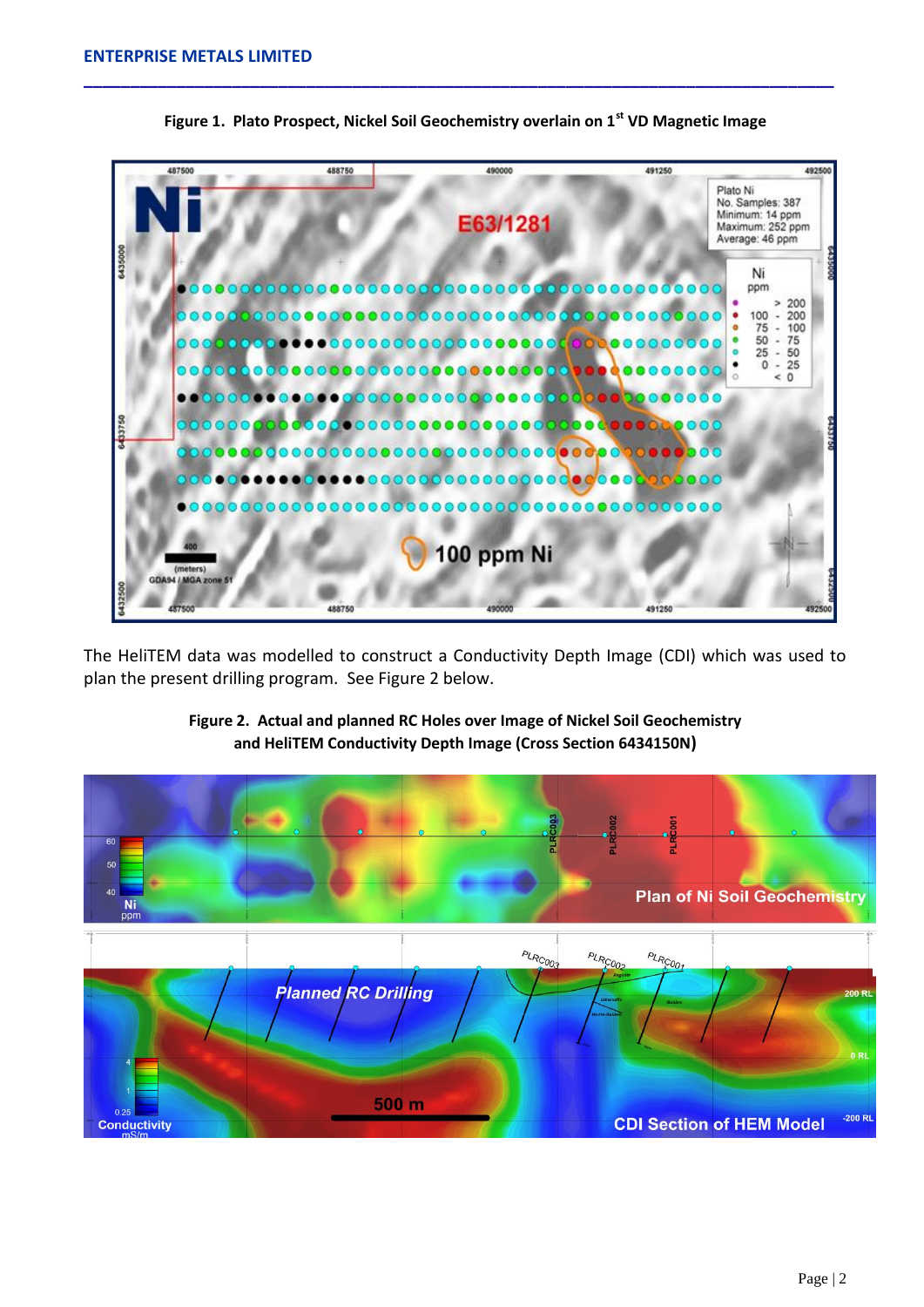#### **FURTHER WORK**

The maiden Plato RC drill program was initially planned to comprise approximately 1,500-2,000m of RC drilling in 8 holes. Additional RC holes have now been planned at 200m spacing along Section 6434150m North.

**\_\_\_\_\_\_\_\_\_\_\_\_\_\_\_\_\_\_\_\_\_\_\_\_\_\_\_\_\_\_\_\_\_\_\_\_\_\_\_\_\_\_\_\_\_\_\_\_\_\_\_\_\_\_\_\_\_\_\_\_\_\_\_\_\_\_\_\_\_\_\_\_\_\_\_\_\_\_\_\_\_**

Diamond core (DC) tails will be used to deepen selected RC holes containing anomalous sulphide mineralisation, in preparation for down-hole EM to search for off-hole massive sulphide occurrences.

911 Ryon

**Dermot Ryan Managing Director**

*Contact:* 

*Telephone: 08 9436 9200 Facsimile: 08 9436 9220 Email: admin@enterprisemetals.com.au*

*Competent Persons statement*

*The information in this report that relates to Exploration Results and Mineral Resources is based on information compiled by Mr Dermot Ryan, who is employed as the Managing Director of the Company through geological consultancy Xserv Pty Ltd. Mr Ryan is a Fellow of the Australasian Institute of Mining & Metallurgy, a Fellow of the Australian Institute of Geoscientists and has sufficient experience of relevance to the styles of mineralisation and the types of deposits under consideration, and to the activities undertaken, to qualify as a Competent Person as defined in the 2012 Edition of the Joint Ore Reserves Committee (JORC) Australasian Code for Reporting of Exploration Results, Mineral Resources and Ore Reserves. Mr Ryan consents to the inclusion in this report of the matters based on information in the form and context in which it appears.*

| Hole           | <b>Easting</b> | <b>Northing</b> | <b>RL</b> | Dip       | <b>Azimuth</b> | <b>Final Depth</b> |
|----------------|----------------|-----------------|-----------|-----------|----------------|--------------------|
| <b>Name</b>    |                |                 | (m)       | (degrees) | (degrees)      | (m)                |
| <b>PLRC001</b> | 490846         | 6434158         | 310       | -70       | 270            | 250                |
| <b>PLRC002</b> | 490652         | 6434153         | 310       | -70       | 270            | 252                |
| <b>PLRC003</b> | 488620         | 6434160         | 310       | -70       | 270            | In progress        |

#### **Table 2. Drill Collar Attributes**

*Grid system is GDA94(MGA),zone 51*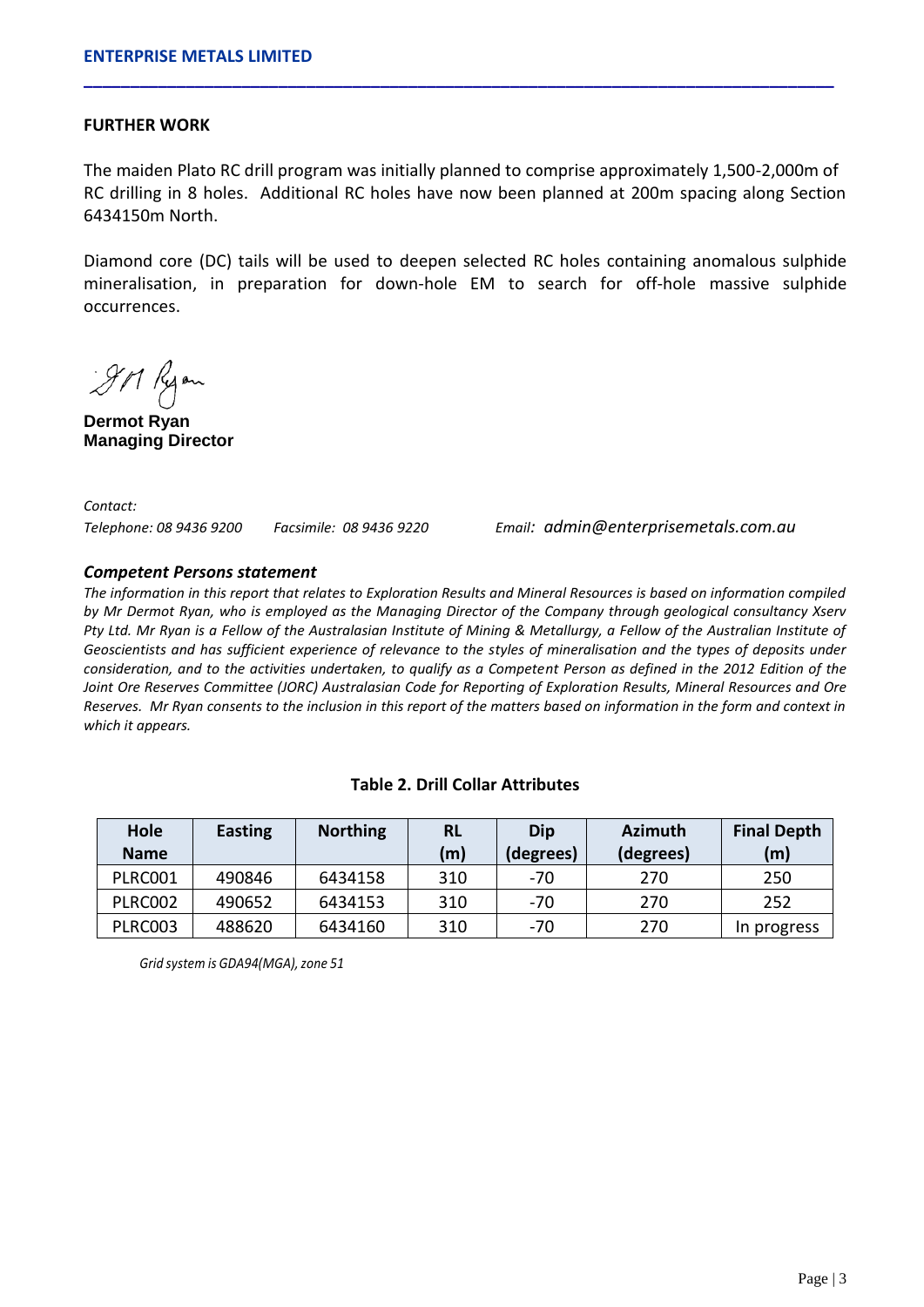# **JORC Code, 2012 Edition – Table 1 report**

### **Section 1 Sampling Techniques and Data**

(Criteria in this section apply to all succeeding sections.)

| Criteria                                          | <b>JORC Code explanation</b>                                                                                                                                                                                                                                                                                                                                                                                                                                                                                                                                                                                                                                                           | Commentary                                                                                                                                                                                                                                                                                                                                                                                                                                                                                                                                                                                                                                                                                                                                                                    |  |  |
|---------------------------------------------------|----------------------------------------------------------------------------------------------------------------------------------------------------------------------------------------------------------------------------------------------------------------------------------------------------------------------------------------------------------------------------------------------------------------------------------------------------------------------------------------------------------------------------------------------------------------------------------------------------------------------------------------------------------------------------------------|-------------------------------------------------------------------------------------------------------------------------------------------------------------------------------------------------------------------------------------------------------------------------------------------------------------------------------------------------------------------------------------------------------------------------------------------------------------------------------------------------------------------------------------------------------------------------------------------------------------------------------------------------------------------------------------------------------------------------------------------------------------------------------|--|--|
| Drillingtechnique                                 | Drill type (eg core, reverse circulation, open-hole hammer,<br>rotary air blast, auger, Bangka, sonic, etc) and details (eg<br>core diameter, triple or standard tube, depth of diamond<br>tails, face-sampling bit or other type, whether core is oriented<br>and if so, by what method, etc).                                                                                                                                                                                                                                                                                                                                                                                        | Reverse Circulation (RC) drilling with face<br>sampling hammer bit accounts for all of<br>Enterprise's drilling at the Plato prospect.                                                                                                                                                                                                                                                                                                                                                                                                                                                                                                                                                                                                                                        |  |  |
| Drill sample recovery                             | Method of recording and assessing core and chip sample<br>recoveries and results assessed.<br>Measures taken to maximise sample recovery and ensure<br>representative nature of the samples.<br>Whether a relationship exists between sample recovery<br>and grade and whether sample bias may have occurred<br>due to preferential loss/gain of fine/coarse material.                                                                                                                                                                                                                                                                                                                 | • RC recoveries were logged visually as a volume<br>percentage.<br>• Each RC sample was split into 10% (for laboratory<br>analysis) and 90% into a large green plastic bag through<br>a triple tier splitter<br>Not applicable as whole sample obtained.                                                                                                                                                                                                                                                                                                                                                                                                                                                                                                                      |  |  |
| Logging                                           | Whether core and chip samples have been geologically and<br>geotechnically logged<br>to a level of detail to support appropriate Mineral resource<br>estimation, mining studies and metallurgical studies.<br>Whether logging is qualitative or quantitative in nature.<br>Core (or costean, channel, etc) photography.<br>The total length and percentage of the relevant<br>intersections logged.                                                                                                                                                                                                                                                                                    | RC drilling has been geologically logged to a<br>level of detail deemed appropriate for mineral<br>exploration.<br>RC drill logs record lithology, mineralogy,<br>mineralisation, weathering, colour and other<br>appropriate features.<br>All RClogging is quantitative.<br>First 2 RC drill holes reported were logged in full                                                                                                                                                                                                                                                                                                                                                                                                                                              |  |  |
| Sub-sampling techniques and sample<br>preparation | If core, whether cut or sawn and whether quarter, half or<br>all core taken.<br>If non-core, whether riffled, tube sampled, rotary split, etc<br>and whether sampled wet or dry.<br>For all sample types, the nature, quality and appropriateness<br>of the sample preparation technique.<br>Quality control procedures adopted for all sub-sampling<br>stages to maximise representivity of samples.<br>Measures taken to ensure that the sampling is<br>representative of the in situ material collected, including<br>for instance results for field duplicate/second-half<br>sampling.<br>Whether sample sizes are appropriate to the grain size<br>of the material being sampled. | No core drilling undertaken.<br>RC samples were cyclone split. Samples<br>were collected mostly dry.<br>4m composite samples have been sent<br>to Minanalytical Laboratory for<br>geochemical analysis.<br>The sample preparation of RC samples follows<br>industry best practice. All samples will be<br>pulverized to a minimum of 85% passing 75<br>microns.<br>RC samples are collected at 1m intervals from<br>a cyclone and split into 10% and 90%<br>representative samples.<br>4mSamples of equal volume are composited<br>from 1 metre 90% green bag samples using a<br>spear. In house blank and duplicate samples<br>are inserted as 1 in 20 samples to be analysed<br>with each batch of samples<br>Samples sizes are appropriate to the size of the<br>RC chips. |  |  |
| Quality of assay data and laboratory tests        | The nature, quality and appropriateness of the assaying and<br>laboratory procedures used and whether the technique is<br>considered partial or total.<br>For geophysical tools, spectrometers, handheld XRF<br>instruments, etc, the parameters used in determining the<br>analysis including instrument make and model, reading<br>times, calibrations factors applied and their derivation, etc.<br>Nature of quality control procedures adopted (eg<br>standards, blanks, duplicates, external laboratory checks)<br>and whether acceptable levels of accuracy (ie lack of bias)<br>and precision have been established.                                                           | The proposed analytical technique will use<br>mixed acid digest on 4m composite samples<br>and 4 acid digest on 1 metre samples.<br>Not applicable at this stage.                                                                                                                                                                                                                                                                                                                                                                                                                                                                                                                                                                                                             |  |  |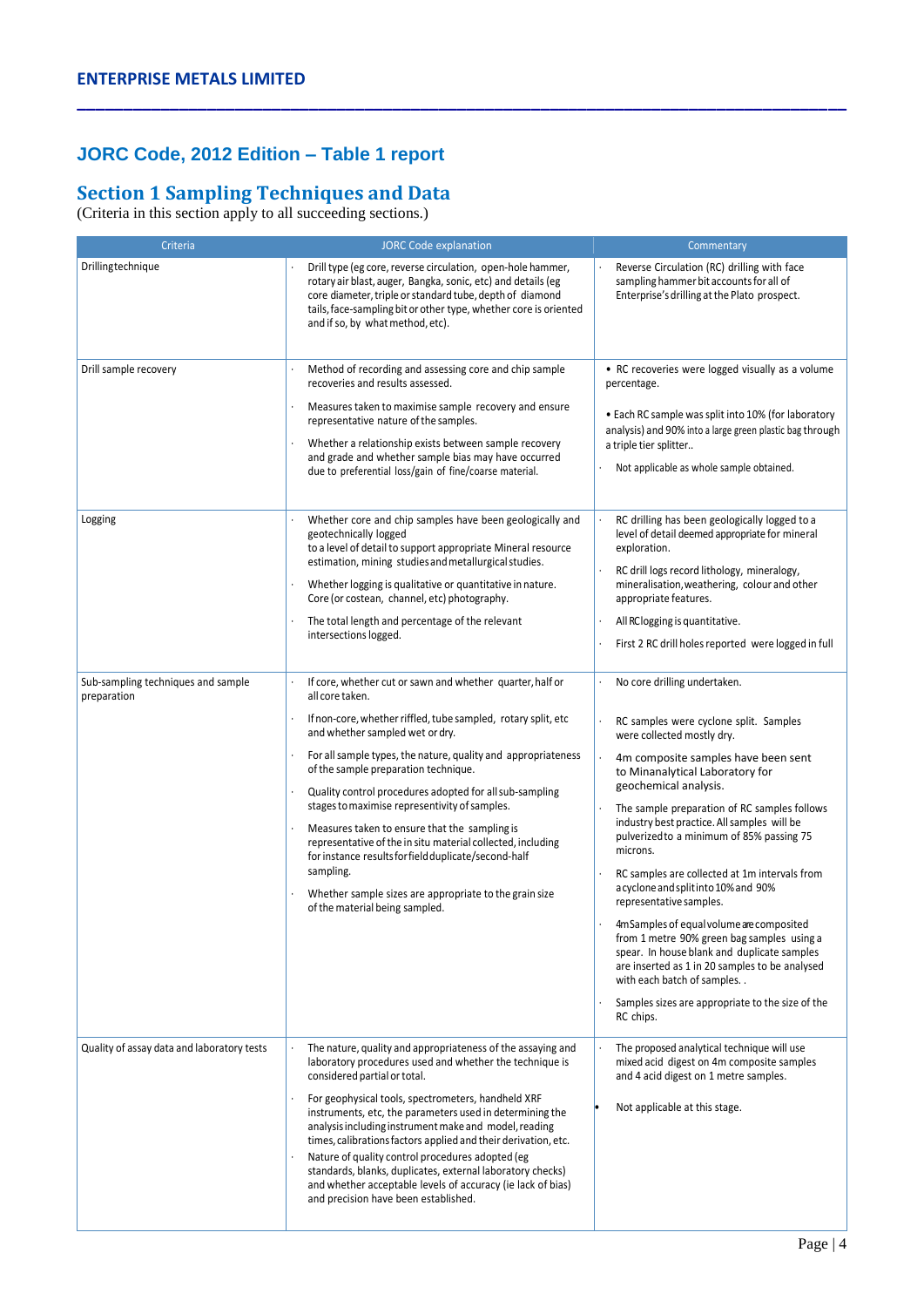### **ENTERPRISE METALS LIMITED**

| Criteria                                                   | <b>JORC Code explanation</b>                                                                                                                                                                                                                                                                                                                                                            | Commentary                                                                                                                                                                                                                                                                                                                                                                                                                    |  |
|------------------------------------------------------------|-----------------------------------------------------------------------------------------------------------------------------------------------------------------------------------------------------------------------------------------------------------------------------------------------------------------------------------------------------------------------------------------|-------------------------------------------------------------------------------------------------------------------------------------------------------------------------------------------------------------------------------------------------------------------------------------------------------------------------------------------------------------------------------------------------------------------------------|--|
| Verification of sampling and assaying                      | The verification of significant intersections by either<br>independent or alternative company personnel.<br>The use of twinned holes.<br>Documentation of primary data, data entry procedures, data<br>verification, data storage (physical and electronic) protocols.<br>Discuss any adjustment to assay data.                                                                         | Not applicable as no chemical assays available<br>yet.<br>Significant intersections of the RC chips were<br>visually verified by the Managing Director<br>and an independent technical consultant.<br>There have been no been twinned holes to date.<br>Primary sampling and logging data was<br>collected by excel templates using flat<br>files.<br>No Adjustments or Calibrations were made to<br>the assay data reported. |  |
| Location of data points                                    | Accuracy and quality of surveys used to locate drill holes<br>(collar and down-hole surveys), trenches, mine workings<br>and other locations used in Mineral resource estimation.<br>Specification of the grid system used.<br>Quality and adequacy of topographic control.                                                                                                             | Drillhole collars were located by GPS. Elevation<br>values were in AHD. Expected accuracy is +/-<br>3m for northing and easting and +/-10m for<br>elevation coordinates.<br>The grid system is GDA94(MGA), zone 51<br>The GPS is +/-5m.A digital terrain model has<br>beenderivedfromdatacollectedduring the<br>airborne magnetic survey of the whole<br>tenement.                                                            |  |
| Data spacing and distribution                              | Data spacing for reporting of Exploration results.<br>Whether the data spacing and distribution is sufficient to<br>establish the degree of geological and grade continuity<br>appropriate for the Mineral resource and Ore reserve<br>estimation procedure(s) and classifications applied.<br>Whether sample compositing has been applied.                                             | The nominal drill hole spacing is 200m on<br>northings at Plato prospect.<br>There is insufficient data to establish geological<br>and grade continuity at this stage.<br>There has been no compositing applied to the<br>exploration results as no laboratory assays are<br>available as yet.                                                                                                                                |  |
| Orientation of data in relation to geological<br>structure | Whether the orientation of sampling achieves unbiased<br>sampling of possible structures and the extent to which<br>this is known, considering the deposit type.<br>If the relationship between the drilling orientation and<br>the orientation of key mineralised structures is<br>considered to have introduced a sampling bias, this<br>should be assessed and reported if material. | There is no outcrop on which to base geological<br>control. The drill section is arbitrarily east-<br>west<br>Drill intersections are not true widths.                                                                                                                                                                                                                                                                        |  |
| Sample security                                            | The measures taken to ensure sample security.                                                                                                                                                                                                                                                                                                                                           | Chain of custody is managed by Toll Ipec and<br>then Minanalyical Laboratory. Samples are<br>stored at drill site and then delivered by<br>Enterprise personnel to a Toll Ipec for transport<br>to the Perth laboratory.                                                                                                                                                                                                      |  |
| Audits or reviews                                          | The results of any audits or reviews of sampling<br>techniques and data.                                                                                                                                                                                                                                                                                                                | No audits or reviews have been set up at this<br>stage.                                                                                                                                                                                                                                                                                                                                                                       |  |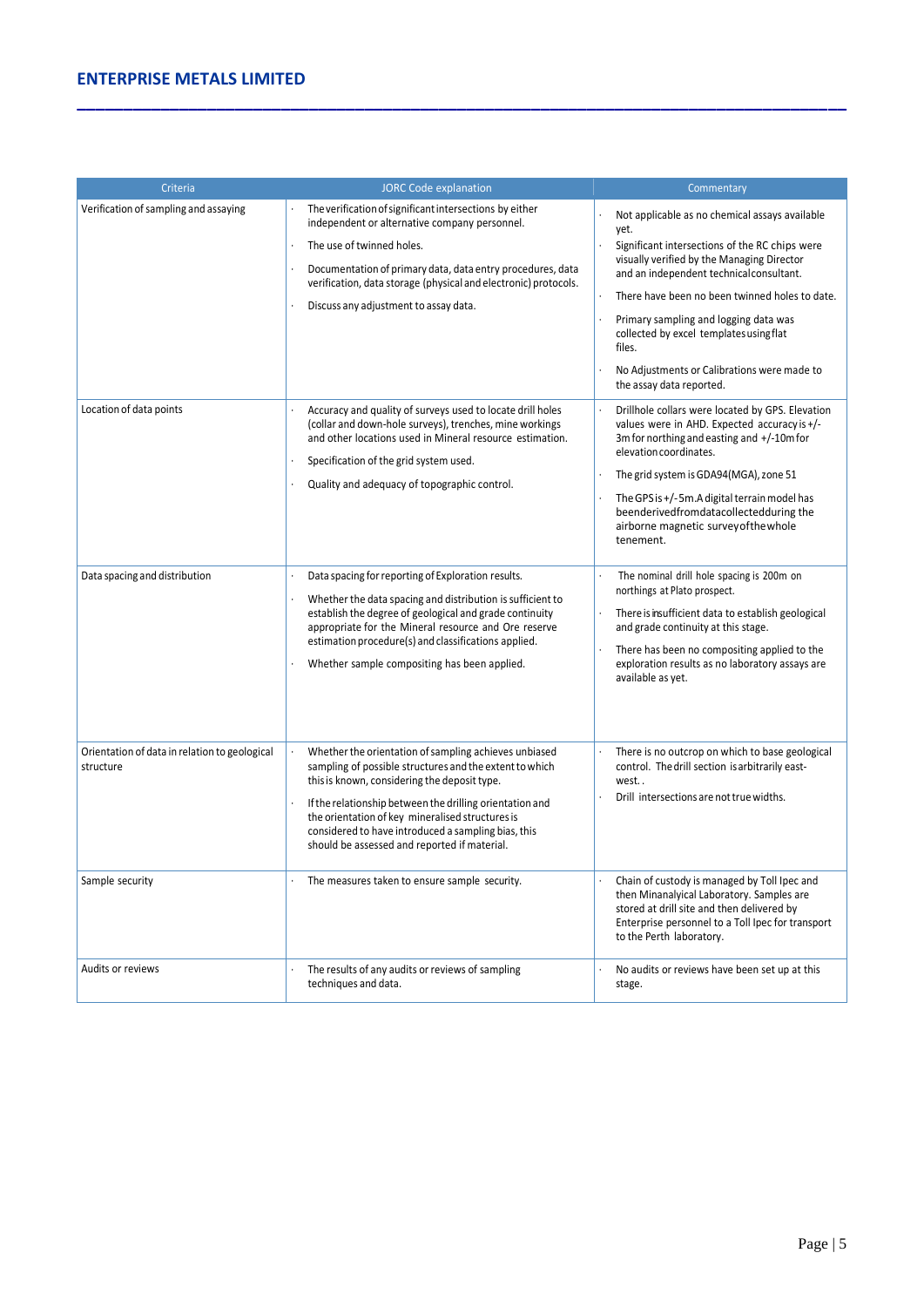## **Section 2 Reporting of Exploration Results**

(Criteria listed in the preceding section also apply to this section.)

| Criteria                                                            | <b>JORC Code explanation</b>                                                                                                                                                                                                                                                                                                                                                                                                                                                                                                                                                                                                                                                                              | Commentary                                                                                                                                                                                                                                                                                                               |
|---------------------------------------------------------------------|-----------------------------------------------------------------------------------------------------------------------------------------------------------------------------------------------------------------------------------------------------------------------------------------------------------------------------------------------------------------------------------------------------------------------------------------------------------------------------------------------------------------------------------------------------------------------------------------------------------------------------------------------------------------------------------------------------------|--------------------------------------------------------------------------------------------------------------------------------------------------------------------------------------------------------------------------------------------------------------------------------------------------------------------------|
| Mineral tenement and land tenure status                             | Type, reference name/number, location and ownership<br>including agreements or material issues with third parties<br>such as jointventures, partnerships, overriding royalties,<br>native title interests, historical sites, wilderness or national<br>park and environmental settings.<br>The security of the tenure held at the time of reporting<br>along with any known impediments to obtaining a<br>licence to operate in the area.                                                                                                                                                                                                                                                                 | The drilling is located wholly within<br>Exploration Licence E63/1281.The<br>tenement is 100% owned by Enterprise<br>Metals Ltd<br>The tenement is granted and in good standing<br>with no known impediments to exploration.                                                                                             |
| Exploration done by other parties                                   | Acknowledgment and appraisal of exploration by<br>other parties.                                                                                                                                                                                                                                                                                                                                                                                                                                                                                                                                                                                                                                          | No known exploration by other<br>parties on Plato Prospect.                                                                                                                                                                                                                                                              |
| Geology                                                             | Deposit type, geological setting and style of mineralisation.                                                                                                                                                                                                                                                                                                                                                                                                                                                                                                                                                                                                                                             | Plato occurs within the Albany-Fraser Orogen<br>which consists of gneiss, mafic rocks including<br>gabbro with significant garnet in the<br>metamorphic rocks.<br>Further drilling and assaying is required to fully<br>assess the geology and style of mineralisation.<br>Mineralogy and petrology studies are planned. |
| Drill hole Information                                              | A summary of all information material to the understanding of<br>the exploration results including a tabulation of the following<br>information for all Material drill holes:<br>» easting and northing of the drill hole collar<br>» elevation or RL (reduced Level - elevation above sea<br>level in metres) of the drill hole collar<br>» dip and azimuth of the hole<br>down hole length and interception depth<br>>><br>» hole length<br>If the exclusion of this information is justified on the basis<br>that the information is not Material and this exclusion does<br>not detract from the understanding of the report, the<br>Competent Person should clearly explain why this is the<br>case. | refer to Table1. All drill hole locations.                                                                                                                                                                                                                                                                               |
| Data aggregation methods                                            | In reporting Exploration results, weighting averaging<br>techniques, maximum and/or minimum grade truncations (eg<br>cutting of high grades) and cut-off grades are usually<br>Material and should be stated.<br>Where aggregate intercepts incorporate short lengths of<br>high grade results and longer lengths of low grade results,<br>the procedure used for such aggregation should be stated<br>and some typical examples of such aggregations should be<br>shown in detail.<br>The assumptions used for any reporting of metal equivalent<br>values should be clearly stated.                                                                                                                     | Not applicable, as no laboratory assays yet<br>obtained.<br>No use of metal equivalents has been used in this<br>report                                                                                                                                                                                                  |
| Relationship between mineralisation<br>widths and intercept lengths | These relationships are particularly important in the<br>reporting of Exploration results.<br>If the geometry of the mineralisation with respect to the drill<br>hole angle is known, its nature should be reported.<br>If it is not known and only the down hole lengths are<br>reported, there should be a clear statement to this effect<br>(eg 'down hole length, true width not known').                                                                                                                                                                                                                                                                                                             | The geometry of mineralisation is not known at<br>this early stage. Intercepts are of holes drilled at<br>-70 dip. These are not true thicknesses.<br>Downhole lengths only are reported. These are<br>not true widths.                                                                                                  |